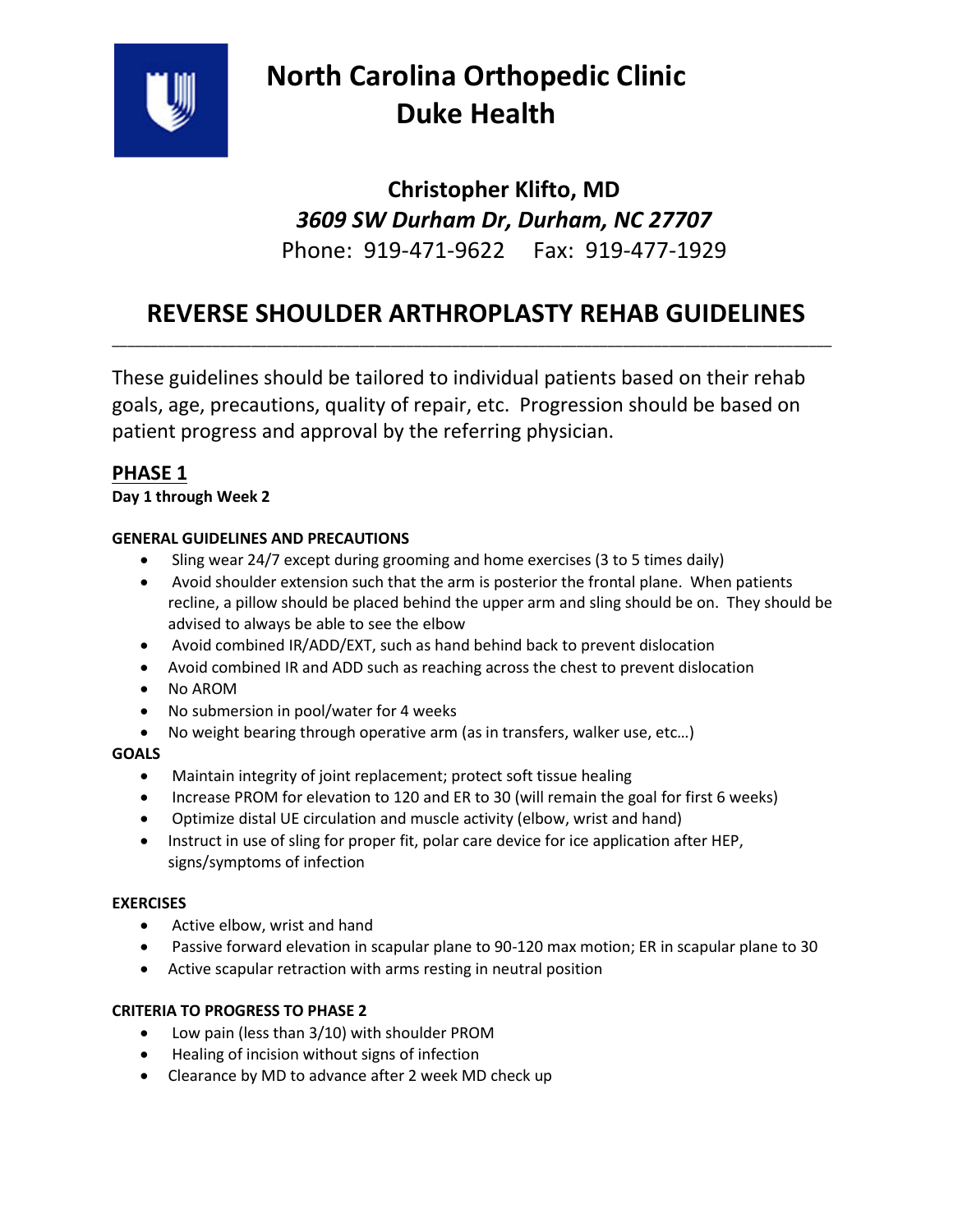### **PHASE 2 2 weeks – 6 weeks**

### **GENERAL GUIDELINES AND PRECAUTIONS**

- Sling may be removed while at home; worn in community without abduction pillow
- May use arm for light activities of daily living (such as feeding, brushing teeth, dressing…) with elbow near the side of the body and arm in front of the body– no active lifting of the arm
- May submerge in water (tub, pool, Jacuzzi, etc…) after 4 weeks
- Continue to avoid WBing through the operative arm
- Continue to avoid combined IR/EXT/ADD (hand behind the back) and IR/ADD (reaching across chest) for dislocation precautions

### **GOALS**

- Achieve passive elevation to 120 and ER to 30
- Low (less than 3/10) to no pain
- Ability to fire all heads of the deltoid

### **EXERCISES**

- May discontinue grip, and active elbow and wrist exercises since using the arm in ADL's with sling removed around the home
- Continue passive elevation to 120 and ER to 30, both in scapular plane with arm supported on table top
- Add submaximal isometrics, pain free effort, for all functional heads of deltoid (anterior, posterior, middle) Ensure that with posterior deltoid isometric the shoulder does not move into extension and the arm remains anterior the frontal plane
- At 4 weeks: begin to place arm in balanced position of 90 deg elevation in supine; when patient able to hold this position with ease, may begin reverse pendulums clockwise and counterclockwise

### **CRITERIA TO PROGRESS TO PHASE 3**

- Passive forward elevation in scapular plane to 120; passive ER in scapular plane to 30
- Ability to fire isometrically all heads of the deltoid muscle without pain
- Ability to place and hold the arm in balanced position (90 deg elevation in supine)

### **PHASE 3**

### **6 weeks to 3 months**

### **GENERAL GUIDELINES AND PRECAUTIONS**

- Discontinue use of sling
- **Avoid forcing end range motion in any direction to prevent dislocation**
- May advance use of the arm actively in ADL's without being restricted to arm by the side of the body, however, avoid heavy lifting and sports (forever!)
- May initiate functional IR behind the back gently
- **NO UPPER BODY ERGOMETER**

### **GOALS**

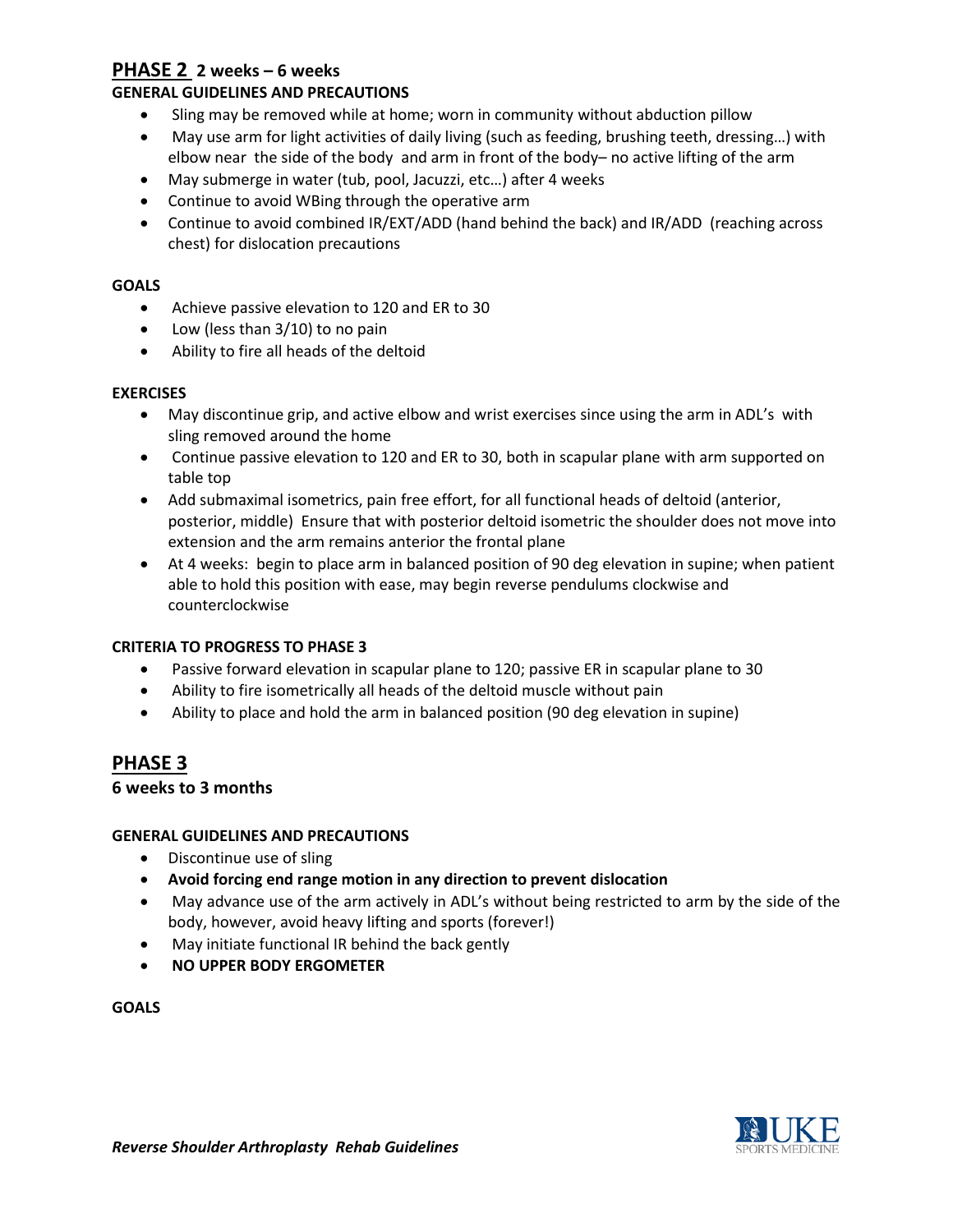- Optimize PROM for elevation and ER in scapular plane with realistic expectation that max mobility for elevation is usually around 145-160 passively; ER 40 to 50 passively; functional IR to  $L1$
- Recover AROM to approach as close to PROM available as possible; may expect 135-150 deg active elevation; 30 deg active ER; active functional IR to L1
- Establish dynamic stability of the shoulder with deltoid and periscapular muscle gradual strengthening

### **EXERCISES**

- Forward elevation in scapular plane active progression: supine to incline, to vertical; short to long lever arm
- Balanced position long lever arm AROM
- Active ER/IR with arm at side
- Scapular retraction with light band resistance
- Functional IR with hand slide up back very gentle and gradual
- **NO UPPER BODY ERGOMETER**

#### **CRITERIA TO PROGRESS TO PHASE 4**

- AROM equals/approaches PROM with good mechanics for elevation
- No pain
- Higher level demand on shoulder than ADL functions

### **PHASE 4**

### **12 months and beyond**

### **GENERAL GUIDELINES AND PRECAUTIONS**

- No heavy lifting and no overhead sports
- No heavy pushing activity
- Gradually increase strength of deltoid and scapular stabilizers; also the rotator cuff if present with weights not to exceed 5 lbs
- **NO UPPER BODY ERGOMETER**

#### **GOALS**

- Optimize functional use of the operative UE to meet the desired demands
- Gradual increase in deltoid, scapular muscle, and rotator cuff strength
- Pain free functional activities

#### **EXERCISES**

- Add light hand weights for deltoid up to and not to exceed 3 lbs for anterior and posterior with long arm lift against gravity; elbow bent to 90 deg for abduction in scapular plane
- Theraband progression for extension to hip with scapular depression/retraction
- Theraband progression for serratus anterior punches in supine; avoid wall, incline or prone pressups for serratus anterior
- End range stretching gently without forceful overpressure in all planes (elevation in scapular plane, ER in scapular plane, functional IR) with stretching done for life as part of a daily routine
- **NO UPPER BODY ERGOMETER**